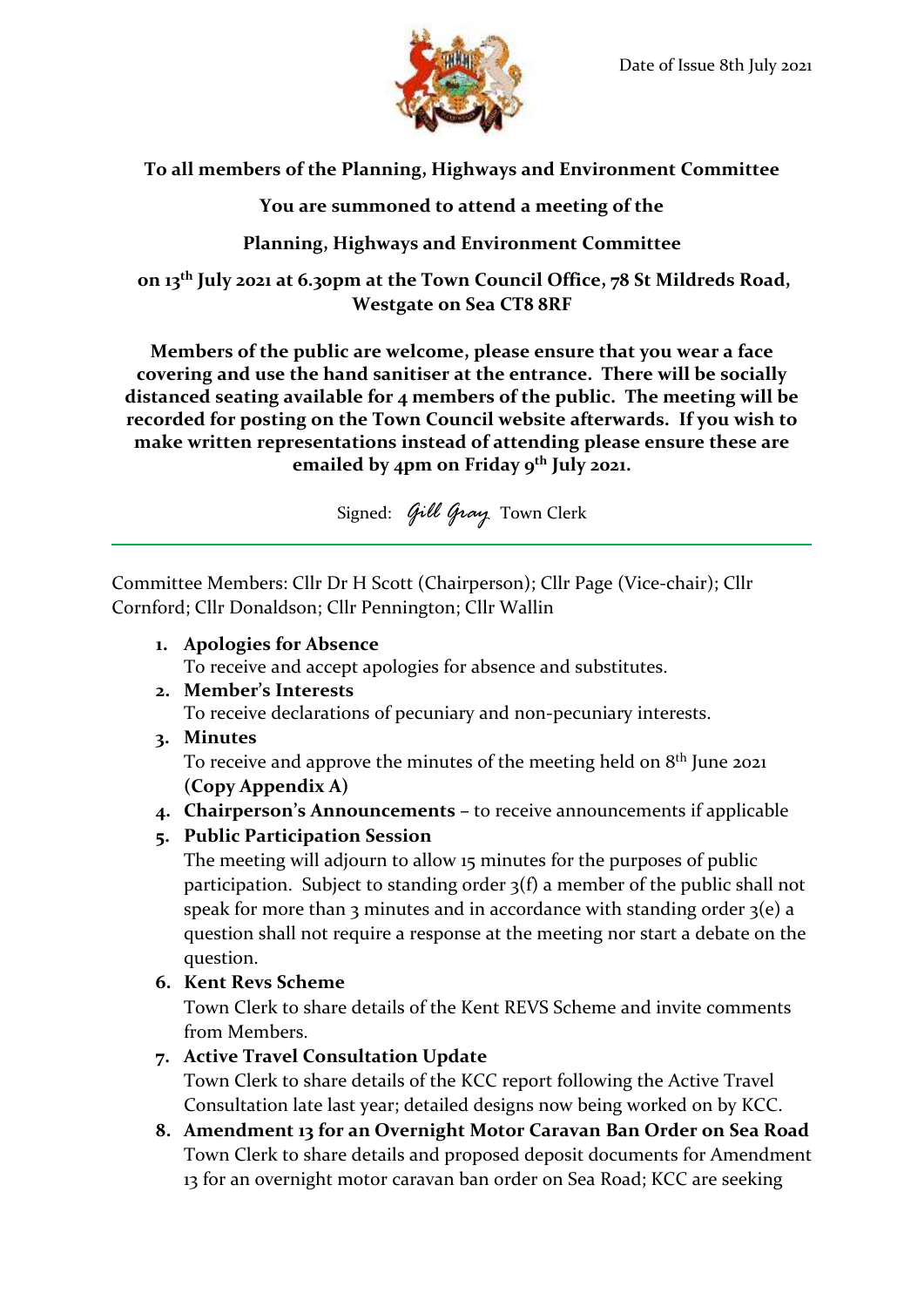representations and comments and these can be submitted by 12 noon on Monday  $19^{th}$  July 2021

## **9. Planning Decisions by Thanet District Council**

To report decisions made by Thanet District Council.

- (a) FH/TH/21/0612 8A Harold Avenue, Westgate on Sea Installation of replacement first floor windows to the front elevation **GRANT PERMISSION**
- (b) F/TH/21/0430 Sea Road War Memorial, Sea Road, Westgate on Sea Retrospective application for the erection of an 8-metre-high flagpole **GRANT PERMISSION**
- (c) FH/TH/21/0605 154 Canterbury Road, Westgate on Sea Retrospective application for the erection of a detached outbuilding and raised decking

## **GRANT PERMISSION**

- **10. Significant Previous Approved and Awaiting Approval Planning Applications Update**
	- a) Members to discuss the implications for the community for significant planning applications that have been granted permission.
	- b) Members to discuss any necessary actions that are ongoing from previous significant planning applications that await approval.

## **11. Planning Applications for consultation**

- (a) FH/TH/21/0772 –45 Quex Road, Westgate on Sea Erection of single storey rear extension to replace existing conservatory, erection of flat roof dormer to rear of existing garage roof, together with erection of side extension & timber summerhouse at rear of garden
- (b) FH/TH/21/0903 8 Carlton Road West, Westgate on Sea Erection of a single storey rear extension with raised patio area together with insertion of window to front elevation and alteration of window and door to side elevation
- (c) FH/TH/21/0943 51 Elm Grove, Westgate on Sea Alterations to roof from hipped to gable to facilitate loft conversion, with balcony to side elevation and rooflights to front and rear elevations, erection of single storey detached garage to side and formation of new vehicular access
- (d) FH/TH/21/0940 2 Saxon Road, Westgate on Sea Alterations to garage to create garden room and gym/office following addition of pitched roof together with addition of stairs associated with garden landscaping
- (e) FH/TH/21/0998 5 Roxburgh Road, Westgate on Sea Erection of a 1No dormer extension to rear roof slope
- (f) FH/TH/21/0702 5 Ryders Avenue, Westgate on Sea Erection of a two-storey side extension
- (g) TPO/TH/21/1007 61 St Mildreds Road, Westgate on Sea TH/TPO/2(2010) – 1No Sycamore (S1) – Crown raise 1.5m from lowest branch
- (h)  $TPO/TH/21/0838 4$  Street Court, Westgate on Sea